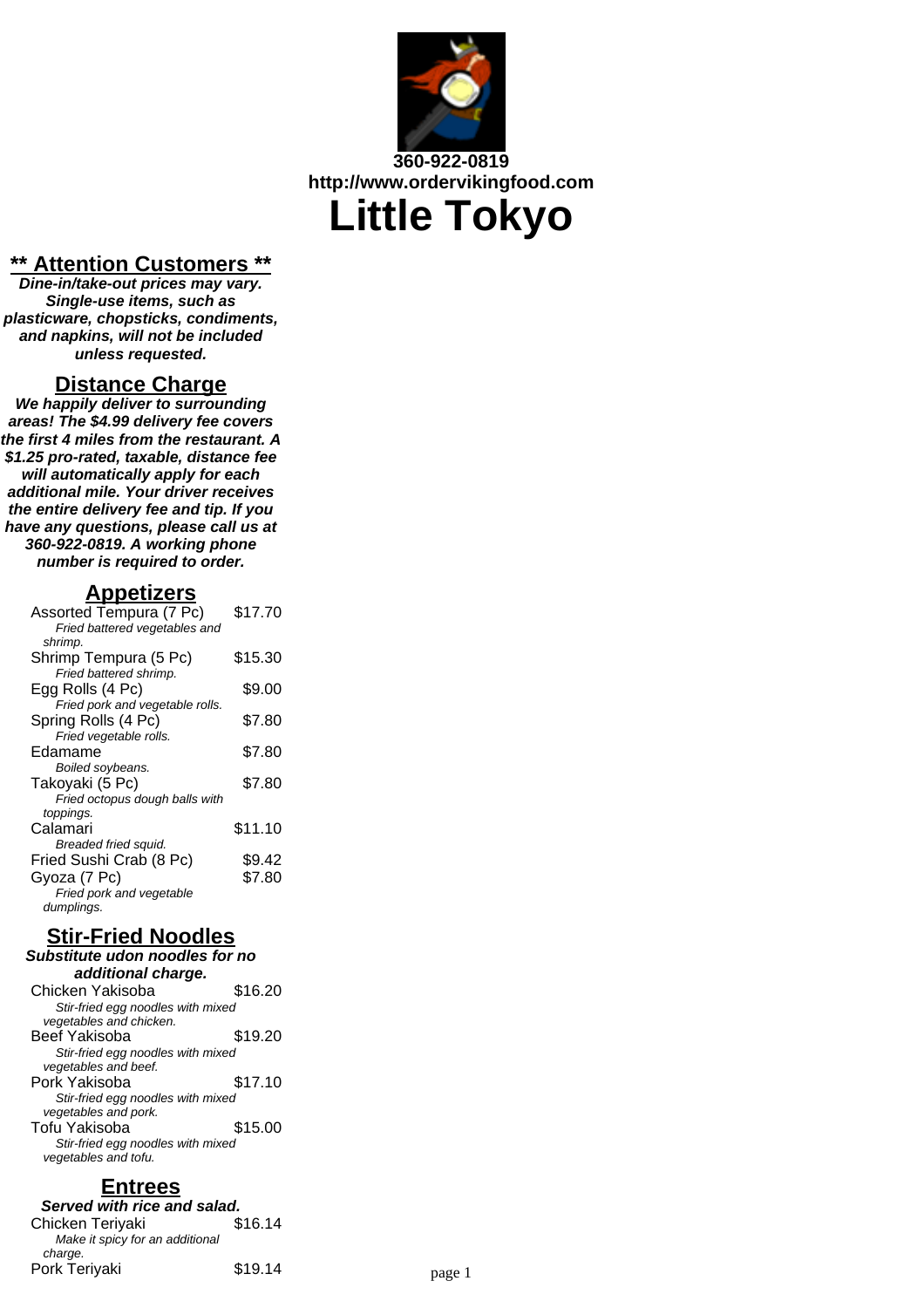| Make it spicy for an additional |         |
|---------------------------------|---------|
| charge.                         |         |
| <b>Beef Teriyaki</b>            | \$20.34 |
| Make it spicy for an additional |         |
| charge.                         |         |
| Salmon Terivaki                 | \$21.00 |
| Make it spicy for an additional |         |
| charge.                         |         |
| <b>Beef Short Ribs</b>          | \$26.39 |
| Korean style marinade.          |         |
| Beef Bulgogi                    | \$21.54 |
| Korean style marinade.          |         |
| Spicy Pork Bulgogi              | \$20.34 |
| Korean style spicy marinade.    |         |
| Chicken Katsu                   | \$17.94 |
| Fried chicken cutlet.           |         |
|                                 |         |

#### **Donburi Rice Bowls / Stews**

| Ovako Don                           | \$15.90 |
|-------------------------------------|---------|
| Chicken, egg, and onion simmered    |         |
| in sauce and served over rice.      |         |
| Katsu Don                           | \$16.20 |
| Fried chicken cutlet, egg, and      |         |
| onion simmered in sauce and served  |         |
| over rice.                          |         |
| Beef Bulgogi Don                    | \$18.60 |
| Beef, egg, and onion simmered in    |         |
| sauce and served over rice.         |         |
| Una Don                             | \$23.40 |
| Eel on top of rice with eel sauce.  |         |
| Bibimbap*                           | \$18.60 |
| Mixed rice with vegetables, Beef    |         |
| Bulgogi, spicy sauce, and fried egg |         |
| served over rice.                   |         |
| Veggie Soft Tofu Stew               | \$16.20 |
| Mixed veggies, tofu, and spicy      |         |
| broth. Served with rice.            |         |
| <b>Beef Soft Tofu Stew</b>          | \$18.00 |
| Mixed veggies, beef, tofu, and      |         |
| spicy broth. Served with rice.      |         |
|                                     |         |

## **Noodle Soups**

| Chicken Udon                       | \$15.90 |
|------------------------------------|---------|
| Seafood broth with vegetables,     |         |
| chicken, and thick noodles.        |         |
| Kimchi Udon                        | \$15.00 |
| Tempura Udon                       | \$18.54 |
| Seafood broth with vegetables,     |         |
| shrimp tempura, and thick noodles. |         |
| Veggie Udon                        | \$14.70 |
| Seafood broth with vegetables and  |         |
| thick noodles.                     |         |
| Plain Udon                         | \$11.94 |
| Seafood broth and thick noodles.   |         |
| Beef Udon                          | \$17.40 |
| Seafood broth with vegetables,     |         |
| beef, and thick noodles.           |         |

#### **Bento Boxes**

**Served with rice and salad. Regular Bentos are served with a California roll. Deluxe Bentos are not. Make it spicy for an additional charge. No substitutions.**

| ouwouwuvno.                         |         |        |
|-------------------------------------|---------|--------|
| Chicken Bento                       | \$19.74 |        |
| Chicken Teriyaki.                   |         |        |
| Pork Bento                          | \$20.94 |        |
| Pork Teriyaki.                      |         |        |
| <b>Beef Bento</b><br>Beef Teriyaki. | \$22.74 |        |
| Salmon Bento                        | \$23.94 |        |
| Salmon Teriyaki.                    |         |        |
| Salmon Bento Deluxe                 | \$26.34 |        |
| Salmon Teriyaki, Assorted           |         |        |
| Tempura, and Gyoza.                 |         |        |
| Chicken Bento Deluxe                | \$22.14 |        |
| Chicken Teriyaki, Assorted          |         |        |
| Tempura, and Gyoza.                 |         |        |
| Pork Bento Deluxe                   | \$23.34 | page 2 |
|                                     |         |        |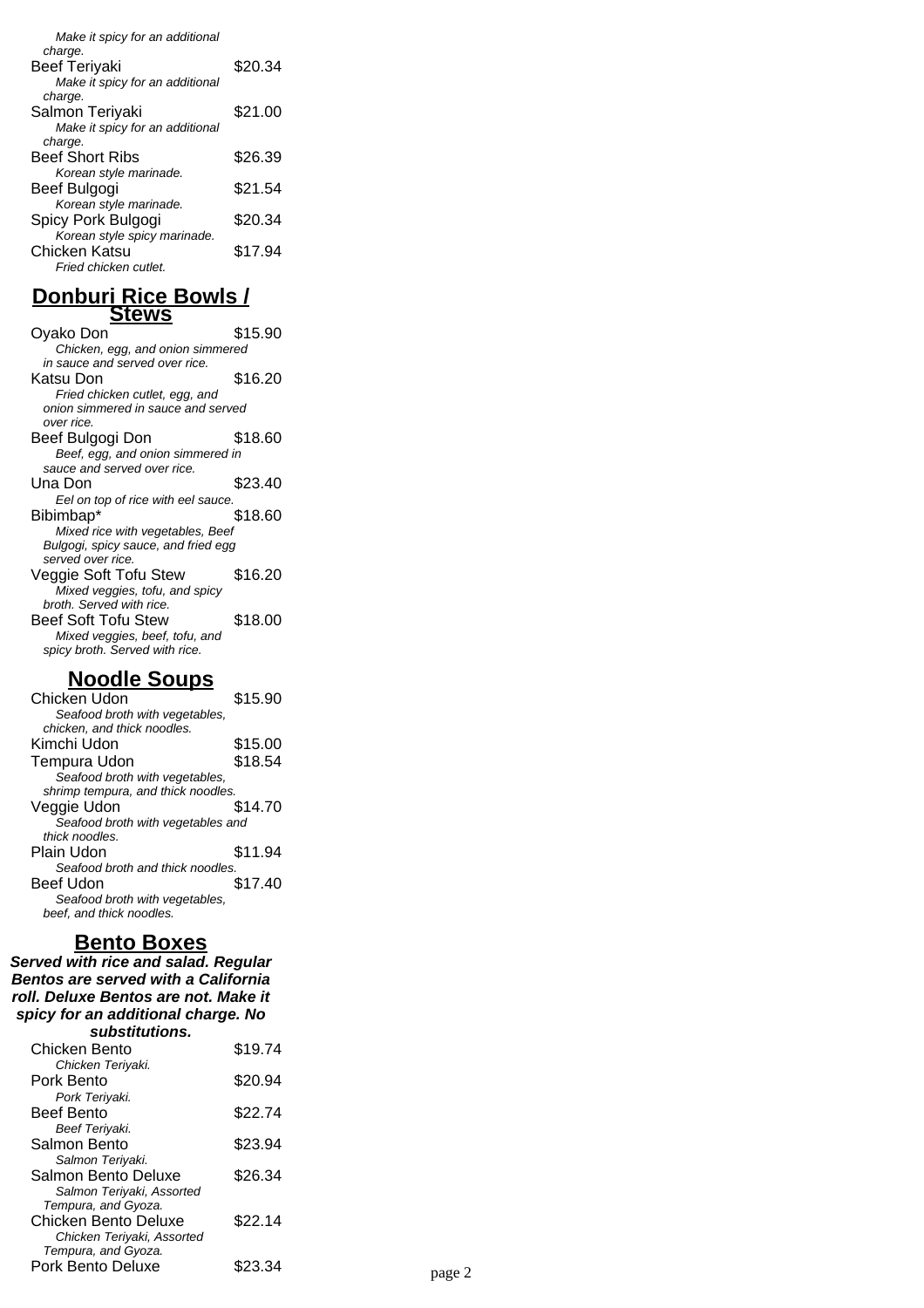Pork Teriyaki, Assorted Tempura, and Gyoza. Beef Bento Deluxe \$25.14 Beef Teriyaki, Assorted Tempura, and Gyoza. Kid's Bento  $$13.14$ Only Chicken Teriyaki and Gyoza with rice.

## **Sushi Rolls**

| With raw seafood.                                                   |         |
|---------------------------------------------------------------------|---------|
| Big Bham Roll*                                                      | \$20.70 |
| Salmon, shrimp tempura, eel,                                        |         |
| avocado, crab mix, eel sauce, and                                   |         |
| wasabi mayo.                                                        |         |
| Little Tokyo Roll*                                                  | \$19.50 |
| Spicy tuna, shrimp tempura,                                         |         |
| cheese, avocado, crab mix, spicy                                    |         |
| mayo, and eel sauce.                                                |         |
| Vegas Roll*                                                         | \$20.82 |
| Eel, spicy tuna, cheese, avocado,                                   |         |
| spicy mayo, eel sauce, and wasabi                                   |         |
| mayo,<br>Paradise Roll*                                             |         |
|                                                                     | \$18.30 |
| Yellow fin, tobiko, avocado,<br>cucumber, crab mix, spicy mayo, and |         |
| eel sauce.                                                          |         |
| Ichi Roll*                                                          | \$19.50 |
| Yellow fin, shrimp tempura, crab                                    |         |
| mix, spicy mayo, and eel sauce.                                     |         |
| Rainbow Roll*                                                       | \$18.60 |
| Yellow fin, salmon, shrimp, tobiko,                                 |         |
| and avocado.                                                        |         |
| Dragon Roll*                                                        | \$19.80 |
| Eel, tobiko, avocado, cucumber,                                     |         |
| crab mix, spicy mayo, and eel sauce.                                |         |
| Philly Special Roll*                                                | \$16.80 |
| Salmon, cheese, avocado, crab                                       |         |
| mix, spicy mayo, eel sauce, and                                     |         |
| tobiko.                                                             |         |
| Philadelphia Roll*                                                  | \$12.90 |
| Salmon, cheese, and avocado.                                        |         |
| Spicy Tuna Roll*                                                    | \$13.14 |
| Spicy tuna mix and cucumber.                                        |         |
| Salmon Maki Roll*                                                   | \$8.34  |
| Smokey Salmon Roll*                                                 | \$19.20 |
| Crab mix, avocado, and cucumber                                     |         |
| topped with salmon and spicy sauce.                                 |         |
| Tuna Maki Roll*                                                     | \$9.54  |
| Orange Blossom Roll*                                                | \$20.34 |
| Avocado, tuna, salmon, Japanese                                     |         |
| mayo, and lemon salt.                                               |         |
|                                                                     |         |

# **Sushi Rolls**

| With NO raw seafood.               |         |
|------------------------------------|---------|
| <b>Cucumber Roll</b>               | \$7.14  |
| Avocado Roll                       | \$8.94  |
| California Roll                    | \$10.79 |
| Cucumber, avocado, and crab mix.   |         |
| Cucumber Avocado Roll              | \$10.14 |
| Yummy Crunch Roll                  | \$11.94 |
| Crab mix, cucumber, tempura        |         |
| flakes, eel sauce, and spicy mayo. |         |
| Shrimp Tempura Roll                | \$13.50 |
| Shrimp tempura, crab mix,          |         |
| avocado, cucumber, and eel sauce.  |         |
| Spider Roll                        | \$15.60 |
| Fried soft-shell crab, avocado,    |         |
| cucumber, crab mix, and eel sauce. |         |
| Yam Tempura Maki Roll              | \$10.50 |
| Tempura battered fried yam roll.   |         |
| Veggie Crunch Roll                 | \$16.14 |
| Cucumber, avocado, tempura fried   |         |
| asparagus, eel sauce, and crispy   |         |
| onion topping.                     |         |
|                                    |         |

## **Nigiri**

| Salmon Nigiri* | \$7.50 |        |
|----------------|--------|--------|
| Tuna Nigiri*   | \$8.10 |        |
| Unagi Nigiri*  | \$8.70 |        |
| Eel.           |        | page 3 |